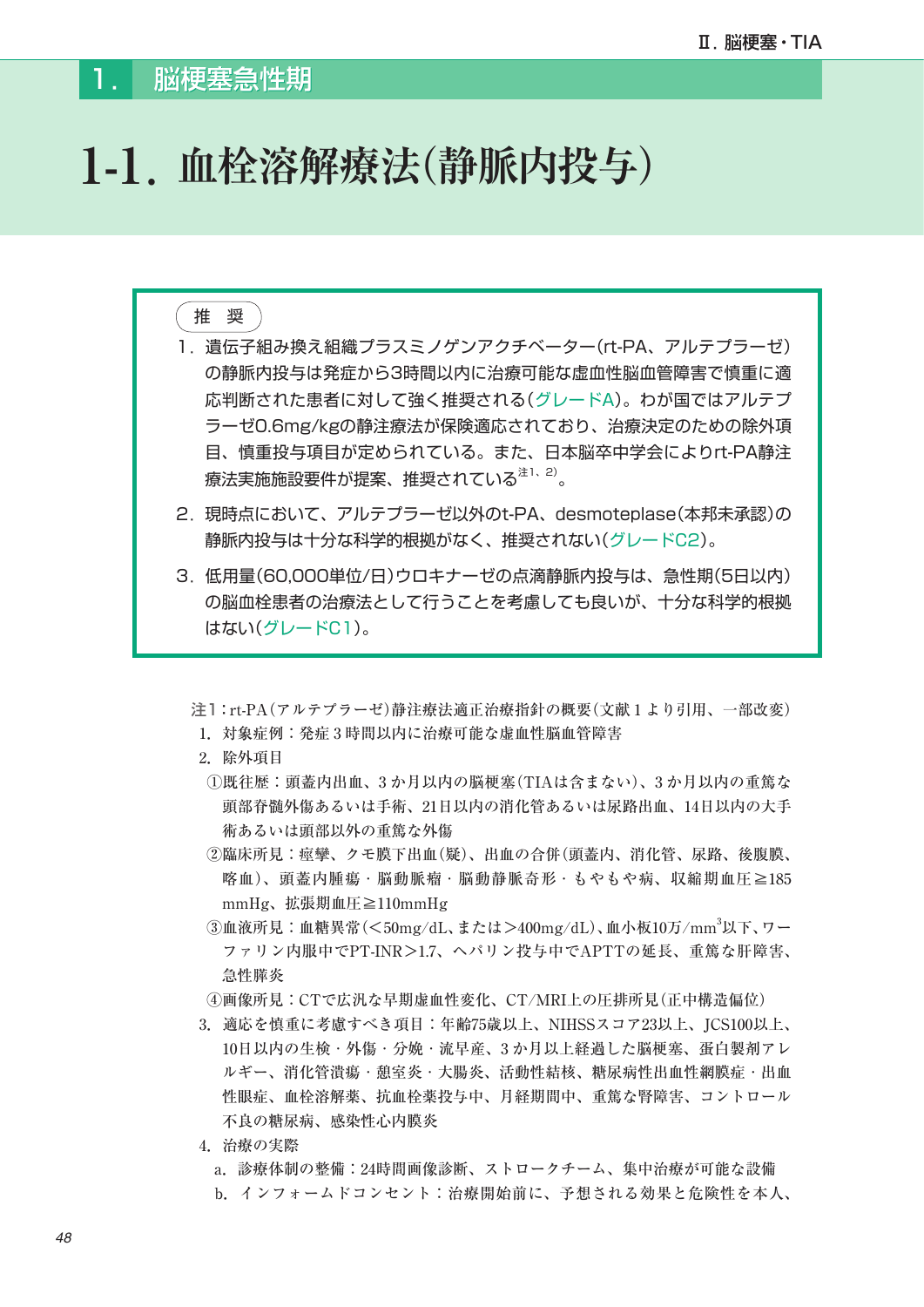家族に十分説明する。

- c.投与方法:アルテプラーゼ0.6mg/kg(34.8万国際単位/kg)の10%をボーラス投与 し( 1 ~ 2 分かけて)、残りを 1 時間で点滴静注。
- d.治療後の管理:
- ①SCUあるいはそれに準じた病棟での厳密な管理(治療後36時間以上)。
- ②収縮期血圧>180mmHg、拡張期血圧>105mmHg時には積極的降圧療法の開始。 ③治療後24時間以内の抗血栓療法の禁止。
- ④経鼻胃管、膀胱カテーテル、動脈圧モニタカテーテルの挿入は遅らせる。
- ⑤症状増悪時には迅速な診断(CT、MRI)を行い、必要があれば可及的速やかに脳 外科的処置(開頭血腫除去など)を実施する。
- e.治療開始後の神経学的評価
- ①投与開始~ 1 時間(アルテプラーゼ投与中):15分毎
- $(2)$  1 ~ 7 時間: 30分毎
- ③ 7 ~24時間: 1 時間毎
- f.治療開始後の血圧モニタリング
- $(1)$ 投与開始~ 2 時間: 15分毎
- $(2) 2 \sim 8$  時間: 30分毎
- ③ 8 ~24時間: 1 時間毎

 収縮期血圧が180mmHgまたは拡張期血圧が105mmHgを超えた場合、測定回数を 増やし、これ以下の血圧値を維持するため降圧療法を開始する。降圧薬の選択につ いては、米国ではラベタロールが推奨されているが、国内では未承認のため、日本 高圧学会高血圧治療ガイドライン作成委員会による『高血圧治療ガイドライン』の高 血圧緊急症の項を参照すること。

- g.頭蓋内出血への対応
- ①血圧管理:出血の増大を防ぐために正常範囲まで下降させる。
- ②呼吸管理:呼吸・換気障害があれば、気道確保し補助呼吸を行う。
- ③脳浮腫・頭蓋内圧管理:抗脳浮腫薬を投与する。
- ④消化性潰瘍の予防:抗潰瘍薬を投与する。
- ⑤神経症候の進行性増悪がある場合には外科的処置を考慮する。

注2:rt-PA静注療法の施設基準(文献 1 より引用、一部改変)

- 1.CTまたはMRI検査が24時間実施可能であること
- 2.集中治療のため、十分な人員(日本脳卒中学会専門医などの急性期脳卒中に対する 十分な知識と経験を持つ医師を中心とするストローク・チーム)および設備(SCUも しくはそれに準ずる設備)を有すること
- 3. 脳外科的処置が迅速に行える体制が設備されていること
- 4.実施担当医が日本脳卒中学会の承認する本薬使用のための講習会を受講し、その証 明を取得すること

## ●エビデンス

発症 3 時間以内の脳梗塞患者に対するrt-PA(アルテプラーゼ)0.9mg/kgの静脈内全身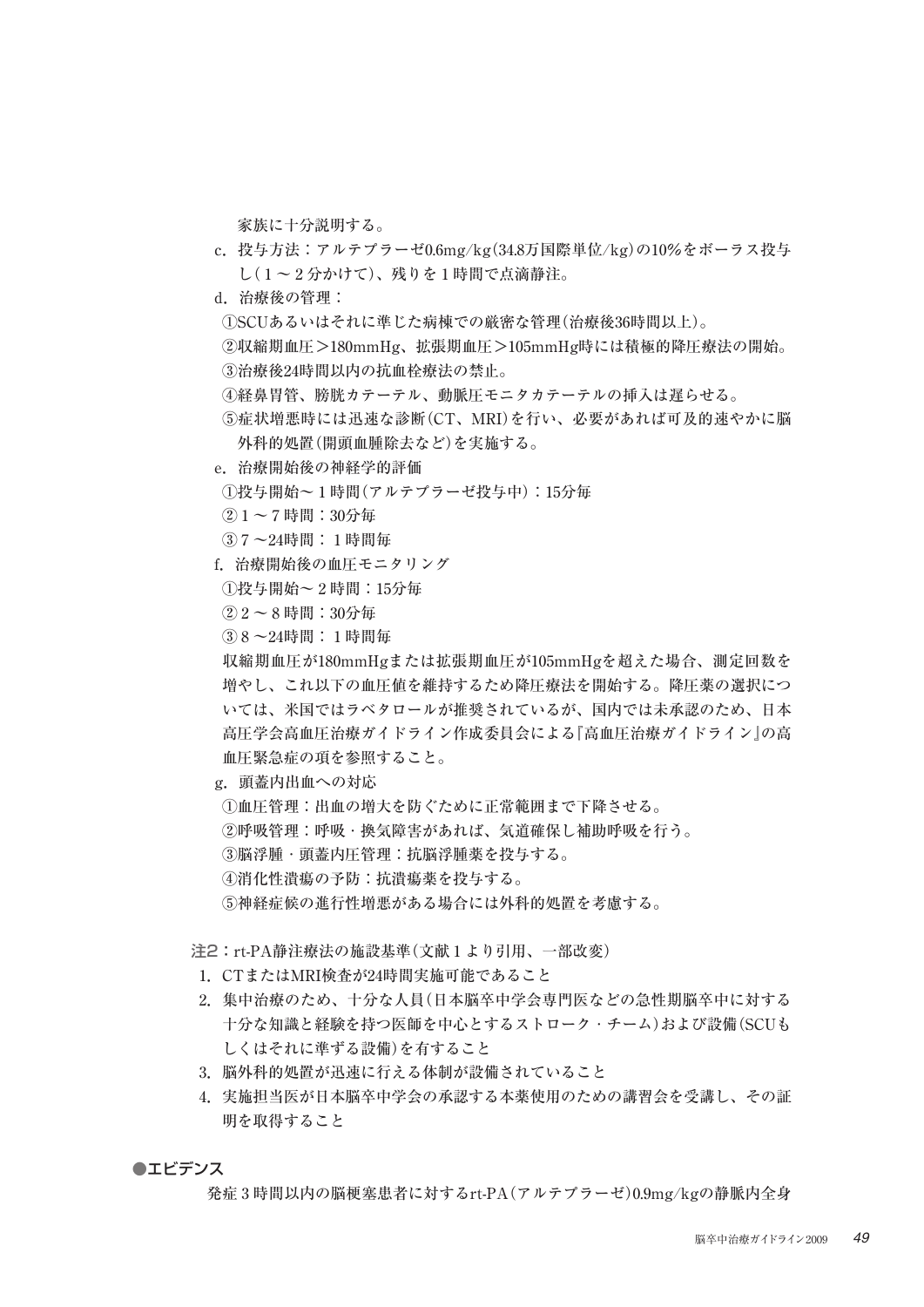投与法( 1 時間投与)の臨床治験では、症候性頭蓋内出血の頻度を有意に増加させたものの、 3か月後の死亡数に有意差はなく、転帰良好群を有意に増加させた<sup>2)</sup>(Ib)。1年後の有効 性も同様に良好であった。また、適応至適時間拡大を目的とした、発症後 3 ~ 5 時間、発 症 6 時間以内の患者を対象とした臨床治験では、アルテプラーゼの有効性を証明するには 至らなかった<sup>36)</sup>(Ib)。The Cochrane stroke groupのメタアナリシスによると、発症3 時間以内のrt-PA静脈内投与に比べ、3 ~ 6 時間での投与では、症候性頭蓋内出血の頻度 が約3倍増加した $\eta$ (Ia)。海外におけるアルテプラーゼ静脈内投与の市販後臨床試験で は、これまでの臨床治験と同等の有効性と安全性が確認されている<sup>8-10)</sup>が、プロトコール 違反が多いと症候性頭蓋内出血を含めた合併症の頻度が増加するという報告もある<sup>11)</sup>(Ⅱa)。 海外での治験のメタアナリシスでは、rt-PA静注療法が、発症4.5時間まで延長できる可能 性が示唆され $^{12}$ 、2008年9月ヨーロッパより、発症3~4.5時間の脳梗塞患者に対するrt- $PA静注療法の有効性と安全性を証明した臨床試験(ECASS  $\rm I\!I$ )が発表された $^{13)}$ (Ib)。$ 

 わが国では、2002年より2003年にかけて、発症 3 時間以内の虚血性脳血管障害に対する アルテプラーゼ静注療法のオープン試験(第Ⅲ相治験、J-ACT)が行われ、海外での臨床治 験と同等の有効性と安全性が得られたこともあり14)、2005年10月に厚生労働省の適応拡大 承認を得た。J-ACTにおいては海外で承認されている0.9mg/kgよりも少ない0.6mg/kgで の臨床試験であったため、わが国での承認投与量は0.6mg/kgとなっている。

 低用量(60,000単位/日)ウロキナーゼの 7 日間点滴投与は、急性期( 5 日以内)脳血栓症 患者の臨床症候(全般改善度)の改善に有効であった<sup>15)</sup>(Ib)。しかし、客観的評価尺度を 用いた多数例での検討はなされていない。

 ストレプトキナーゼの静脈内全身投与の臨床治験は、治療群で転帰不良例や死亡例が有 意に多かったため、中断された16-19)。急性期脳梗塞に対するストレプトキナーゼ静脈内投 与はむしろ有害である(Ⅰa)。

 海外では、新たな血栓溶解薬の臨床治験が実施されているが、現段階でアルテプラーゼ に優る有効性は証明されていない。rt-PA静脈内投与と他の治療(他の抗血栓薬、超音波血 栓溶解、脳保護療法、局所動脈内投与)の併用による臨床治験も実施されているが、その 有効性については更なる検討が必要とされる。

## 引用文献

- 1)日本脳卒中学会医療向上・社会保険委員会rt-PA(アルテプラーゼ)静注療法指針部会.rt-PA (アルテプラーゼ)静注療法適正治療指針 2005年10月.脳卒中 2005;27:327-354
- 2) The National Institute of Neurological Disorders and Stroke rt-PA Stroke Study Group. Tissue plasminogen activator for acute ischemic stroke. N Engl J Med 1995;333: 1581-1587
- 3) Hacke W, Kaste M, Fieschi C, Toni D, Lesaffre E, von Kummer R, et al. Intravenous thrombolysis with recombinant tissue plasminogen activator for acute hemispheric stroke. The European Cooperative Acute Stroke Study (ECASS). JAMA 1995;274:1017-1025
- 4)Hacke W, Kaste M, Fieschi C, von Kummer R, Davalos A, Meier D, et al. Randomised double-blind placebo-controlled trial of thrombolytic therapy with intravenous alteplase in acute ischaemic stroke (ECASS II). Second European-Australasian Acute Stroke Study Investigators. Lancet 1998;352:1245-1251
- 5) Clark WM, Albers GW, for the ATLANTIS Stroke Study Investigators. The ATLANTIS rt-PA (Alteplase) Acute Stroke Trial: final results. Stroke 1999;30:234